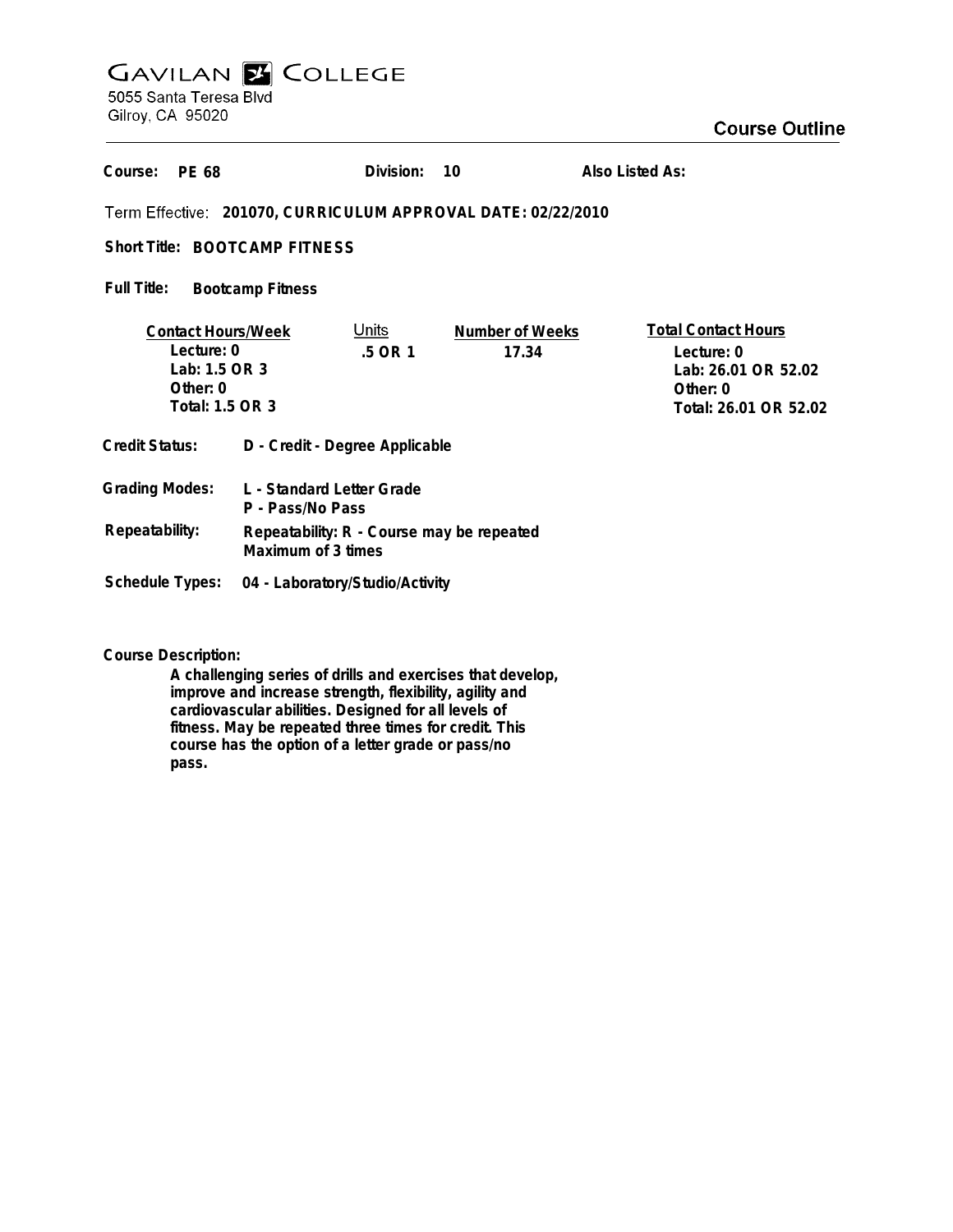**ARTICULATION and CERTIFICATE INFORMATION Associate Degree: GAV E1, effective 200530 CSU GE: CSU E1, effective 200530 IGETC: CSU TRANSFER: Transferable CSU, effective 200530 UC TRANSFER: Transferable UC, effective 200530 PREREQUISITES: COREQUISITES: STUDENT LEARNING OUTCOMES: 1. Students will calculate and monitor their Resting Heart Rate (RHR) and their Training Heart Rate (THR) at various intensity levels. Measure: Demonstration ILO: 2, 7, 6 GE-LO: A1, B3, E1 2. Students will increase their agility and their cardiovascular fitness by participating in class workouts. Measure: Pre and Post Testing, Performance ILO: 7, 6 GE-LO: E1 3. Students will demonstrate 5 upper body and 5 lower body strength exercises through the use of either body weight or reisitance bands. Measure: Performance ILO: 7, 2, 1, 4 GE-LO: E1 4. Students will demonstrate 4 core strength exercises and 2 core flexibility exercises. Measure: Performance ILO: 7, 2, 1, 4 GE-LO: E1 5. Students will demonstrate 2 upper body and 2 lower body flexibility exercises. Measure: Performance ILO: 7, 2, 1, 4 GE-LO: E1 TOPICS AND SCOPE: Curriculum Approval Date: 02/22/2010 Note: Students who repeat the class will have the opportunity to learn additional exercises designed to improve their strength, agility, and flexibility. They can also improve their cardiovascular fitness level by**

**increasing the number of repetitions of each exercise and increasing their THR. 6 - 12 Hours**

**Introduction to class, including course syllabus, course expectations, grading,**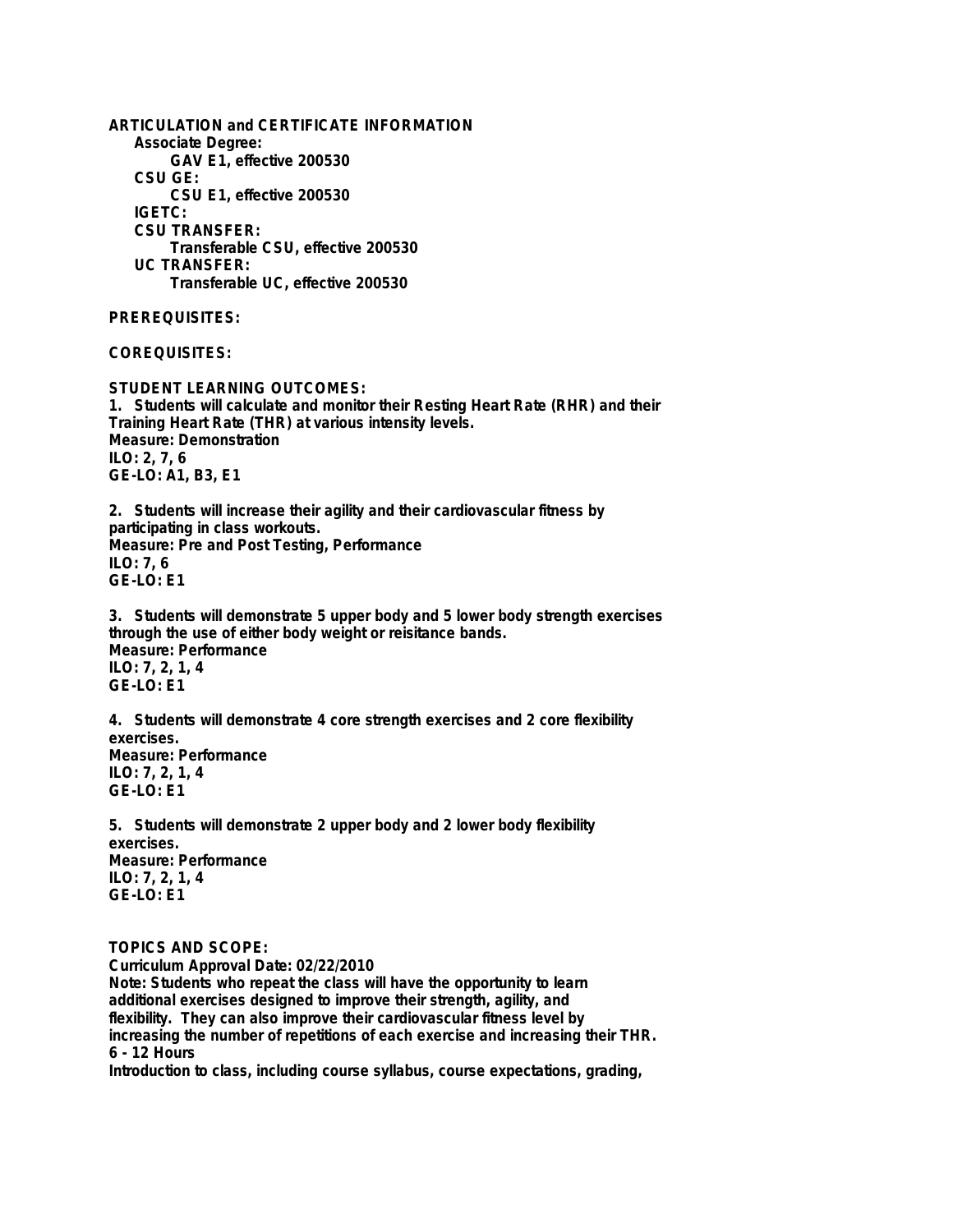**and attendance policies. Appropriate attire will be discussed. Fitness assessment (Pre-Test) will be conducted (cardiovascular, upper body, lower body, and core strength). Agility and cardiovascular drills will be introduced. Teach students how to determine Resting Heart Rate (RHR) and calculate appropriate Training Heart Rate (THR). Flexibility exercises will be introduced. Check THR.**

**SPO: Students will participate in the fitness assessments. They will demonstrate the conditioning drills introduced. Students will be able to determine their RHR and calculate their THR. Two different flexibility exercises will be demonstrated by the students.**

### **7.5 - 15 Hours**

**Continue conditioning. Monitor THR. Upper body, lower body, and core strength drills using the weight of one's body will be presented. Strength drills will be incorporated into the conditioning routine (both agility and cardiovascular). Intervals will be introduced into the conditioning routine. Continue working on increasing one's THR through the use of interval drills. Check THR. New interval drills may also be presented. Jump roping will be introduced as a means of conditioning.**

**SPO: Proper technique for strength training exercises will be demonstrated by the students. They will participate in a variety of conditioning routines. Students will be able to calculate the appropriate training heart rate for intervals. They will participate in conditioning exercises utilizing jump ropes.**

#### **6 - 12 Hours**

**Continue workouts. Jump ropes will be introduced as a means of interval training. Introduce resistance bands as a component of upper and lower body strength training. Additional exercises incorporating the use of resistance bands will be provided. Increase intensity and duration of conditioning exercises. Check THR.**

**SPO: Students will participate in a variety of interval training routines, including the use of jump ropes. They will perform an upper body and a lower body strength exercise using the resistance band. Students will demonstrate any new exercises that are introduced.**

#### **6 - 12 Hours**

**Continue exercise routines. Increase intensity and duration of strength exercises. Check THR. Continue conditioning program. Fitness assessment (Post-Test) will be conducted.**

**SPO: Students will demonstrate 5 upper body and 5 lower body strength exercises. They will also demonstrate 4 core strength exercises. They will participate in the fitness assessment.**

**2 Hours Final.**

**METHODS OF INSTRUCTION: Demonstration, small groups, stations METHODS OF EVALUATION: CATEGORY 1 - The types of writing assignments required:**